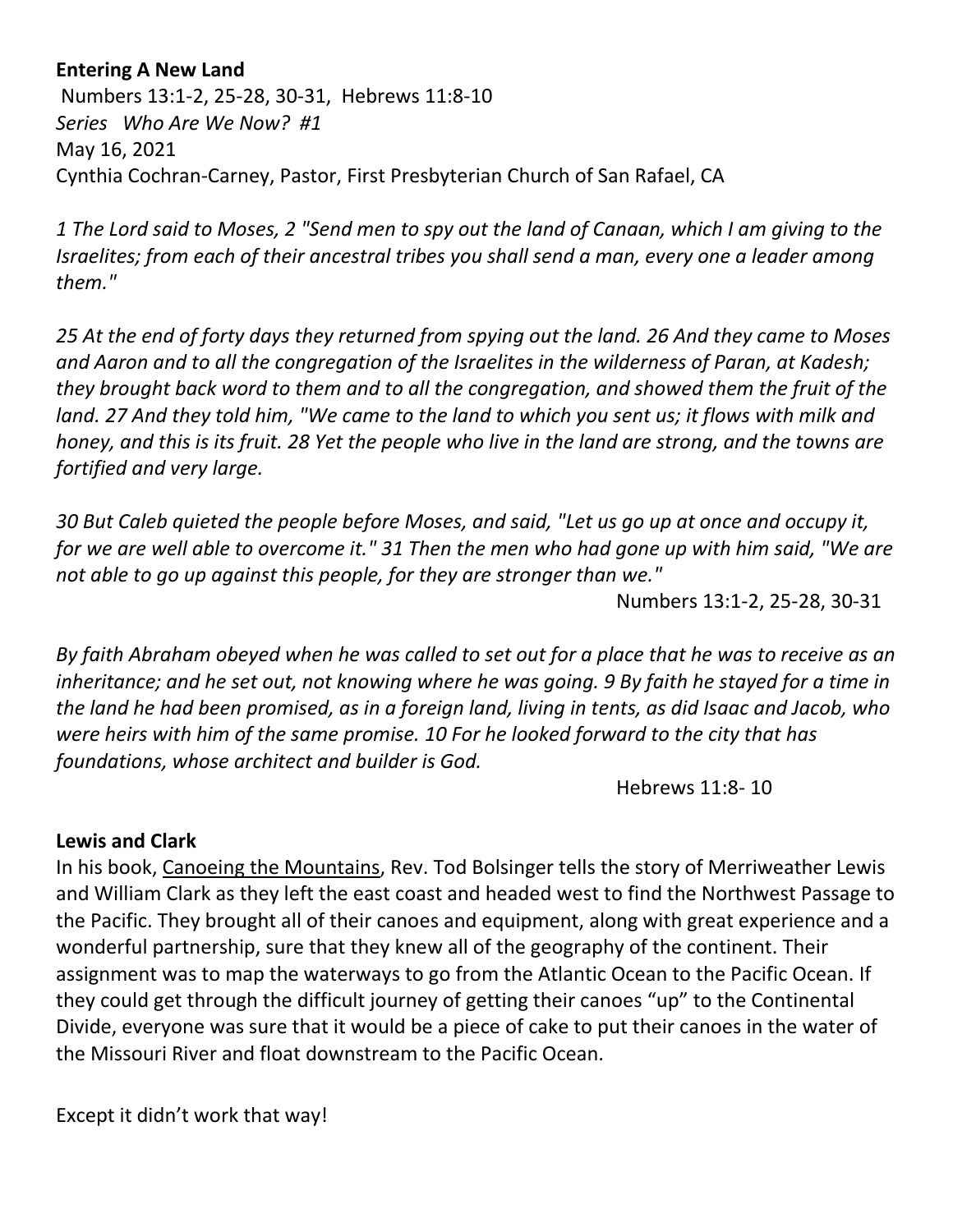They reached the Continental Divide only to discover the Missouri River did not continue on and in fact, they were facing hundreds of miles of the terrifying Rocky Mountains. They realized that to survive and accomplish their mission they would have to adapt to new terrain and to a new future.

What had gotten them there, would not get them where they needed to go. They had to get out of their canoes. In fact they could not use their canoes any more.

They were going to need to depend on people beyond their team — folks such as Sacajawea, who would help them survive in this new environment. They were going to have to discard equipment that they thought they needed and adapt to what they really needed.

How would they face the Rockies? They still used their skills and all that they knew, but the future they faced was nothing like the past. Lewis and Clark would need to "lead off the map."

As a church in a post-Christian, post-pandemic world, we need to move off the map. Today, we are more like the first century church than we are like the church of the 1950s. People are not flocking to our doors. Most people do not consider the church relevant to their lives. We will need to go to where the people are and build relationships. As we nurture our own relationship with the Holy One and care for those inside the church, we must be equally focused on our neighbors, our communities.

How is God calling us? These are some of the questions the elders, deacons and parish associates explored yesterday at the annual leaders retreat. Deborah Wright invited us to reflect on the story of Lewis and Clark, what they did when they were paddling canoes and suddenly saw the Rockies, Bolsinger's book and story of the Israelites in the wilderness to think about who we are today and how God is calling us.

## **Numbers 13**

Let's look at our traveling passage from today. Moses has led the Israelites out of slavery in Egypt. God has promised them the Promised Land, a home.

Here in Numbers 13, the Israelites have arrived at the southern border of the Promised Land. Ever since the days that they left Egypt, this is where they were heading. The land was the *gift* that God had promised them. This was "the land of Canaan, which I am *giving* to the Israelites" (13:1,). And now they have arrived.

The tension has been building in the chapters leading up to their arrival on the border. Chapters 11 and 12 include stories of rebellion.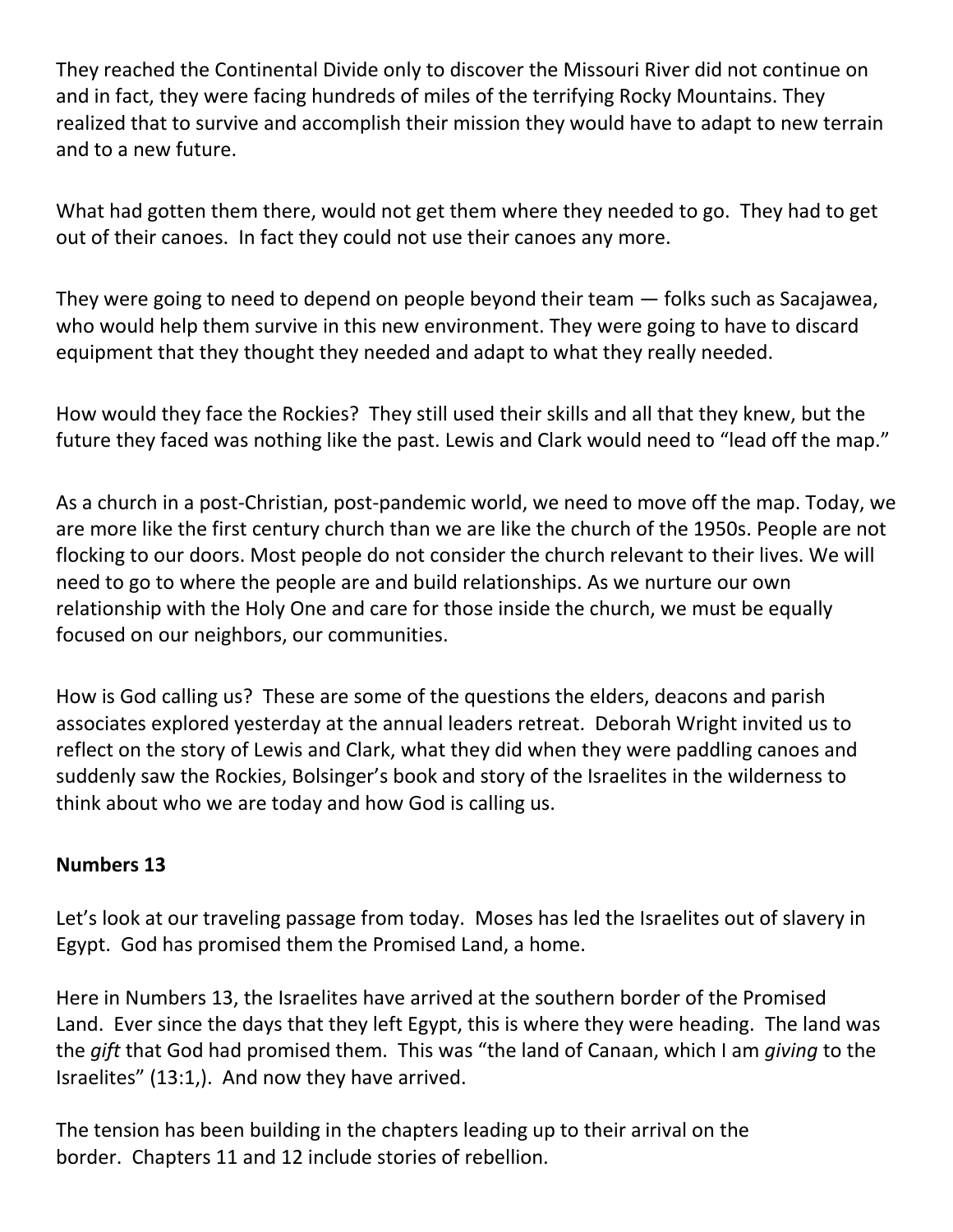Moses decides the next step is to send spies into the land of Canaan. They are chosen and sent. Their traveling instructions end with a request: that the spies bring back some of the fruit of the land as a tangible piece of evidence so that the people can taste and see the goodness of the Lord. It was the season, after all, for the first ripe grapes (v. 20). The narrator makes sure we know that the fullness of time has arrived.

The spies, including Joshua and Caleb, explore and return. They bear with them a cluster of grapes so big they had to carry it on their shoulders. The people wait with bated breath as the report is given.

When the spies return from their fact-finding mission, the majority only confirm the people's worst fears. Ten of the twelve spies report numerous obstacles to overcome. The people who occupy the Promised Land are strong and their cities well-defended.(Numbers 13:28) As far as the spies can tell, the people of God are simply inferior to the opposition. In their own words, "we felt like grasshoppers in a land of giants." (Numbers 13:33) Their conclusion is  $-$  it can't be done! It couldn't have been a more discouraging report.

What do you do when you face obstacles, or the uncertainty of tomorrow? Are you inclined to think only in terms of the worst-case scenario? Do you tend to exaggerate the obstacles, overstate the problems, and magnify the difficulties you expect to encounter? Are you like the ten spies who concluded that it couldn't be done?

Do we feel like in the church sometimes? So many challenges facing our congregation and communities. Aging congregation. Less energy.

But there is more to the story. Isn't it interesting that two of the spies  $-$  Joshua and Caleb  $$ saw the same land as the other ten, and they said "Go!" while the others screamed "No!"

Ten saw the barriers. Two saw the blessings and new life. Ten saw giants. Two saw God. Ten saw fortified cities and their faith crumbled. Two had faith and saw the fortified cities crumble. Two said, "The best is yet to be." Ten said, "The best is behind us. Let's go back to Egypt! We were better off in the past than we'll be in the future."

All the spies were confronting the same reality – the same facts. Caleb made meaning that led toward going up and into the land, in obedience to God and in reception of the gift of the land. The rest of the spies made meaning that stoked the fears of the people.

When some of them looked at that cluster of grapes, they saw Gift, Provision, More than Enough!

Retreat yesterday – reflecting on who we are now? What is our core DNA? What do we love about the church, we do we need to let go of and what do we hand onto? And how may I,